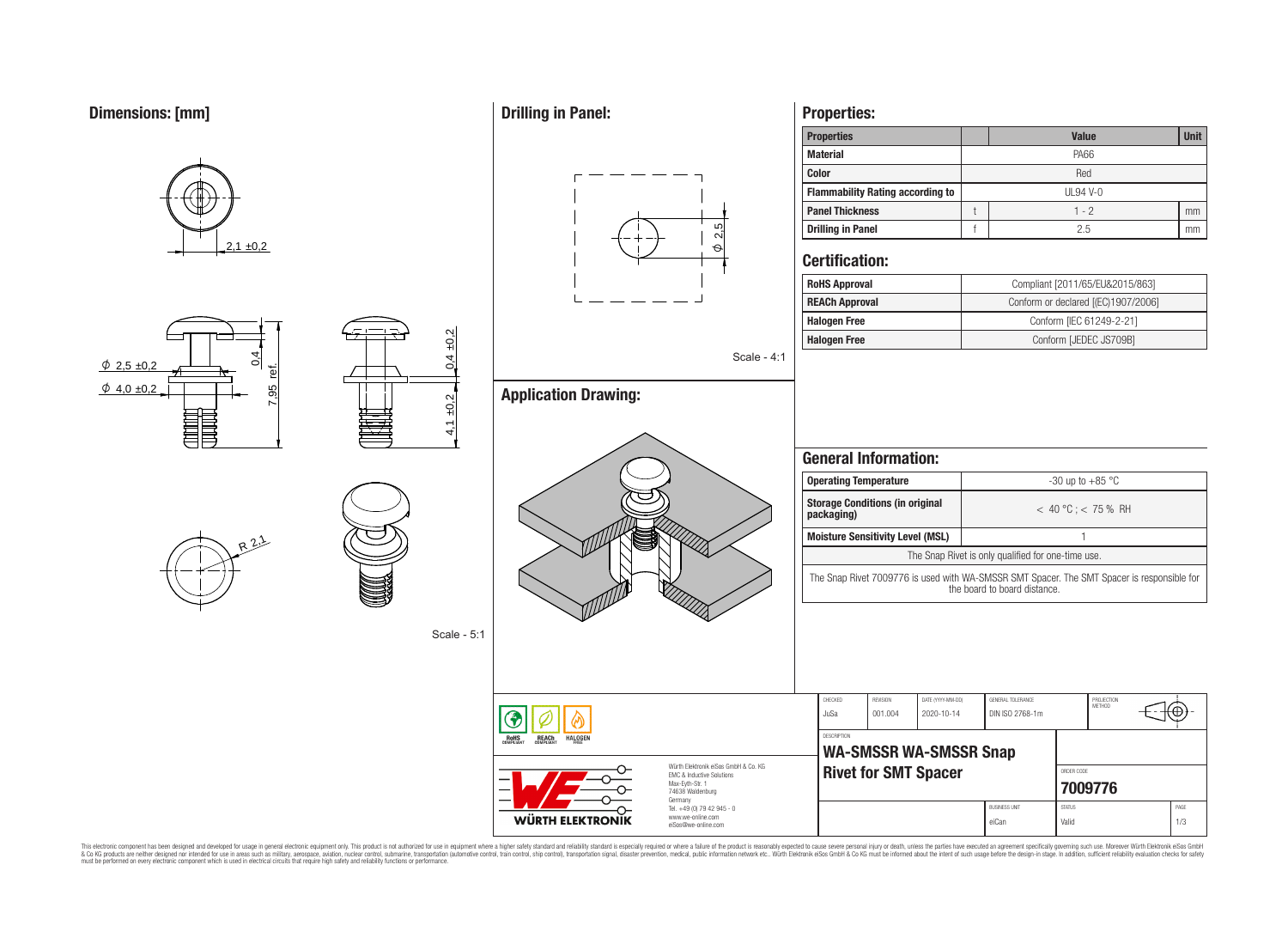# **Cautions and Warnings:**

# **The following conditions apply to all goods within the product series of WA-SMSSR of Würth Elektronik eiSos GmbH & Co. KG:**

### **General:**

- This mechanical component is designed and manufactured for use in general electronic equipment.
- Würth Elektronik must be asked for written approval (following the PPAP procedure) before incorporating the components into any equipment in fields such as military, aerospace, aviation, nuclear control, submarine, transportation (automotive control, train control, ship control), transportation signal, disaster prevention, medical, public information network, etc. where higher safety and reliability are especially required and/or if there is the possibility of direct damage or human injury.
- Mechanical components that will be used in safety-critical or high-reliability applications, should be pre-evaluated by the customer.
- The component is designed and manufactured to be used within the datasheet specified values. If the usage and operation conditions specified in the datasheet are not met, the component may be damaged or dissolved.
- Do not drop or impact the components, the component may be damaged.
- Würth Elektronik products are qualified according to international standards, which are listed in each product reliability report. Würth Elektronik does not warrant any customer qualified product characteristics beyond Würth Elektroniks' specifications, for its validity and sustainability over time.
- The responsibility for the function of the application of the customer specific products and use in a particular customer design is always the full and autonomous responsibility of the customer. All technical specification for standard products also apply to customer specific products.

## **Product Specific:**

### **Cleaning and Washing:**

- Washing agents used during the production to clean the customer application might damage or change the characteristics of the components. Washing agents may have a negative effect on the long-term functionality of the product.
- Using a brush during the cleaning process may damage the component. Therefore, we do not recommend using a brush during the PCB cleaning process.

# **Potting and Coating:**

• If the product is potted in the customer application, the potting material might shrink or expand during and after hardening. Shrinking could lead to an incomplete seal, allowing contaminants into the components. Expansion could damage the components. We recommend a manual inspection after potting or coating to avoid these effects.

### **Storage Conditions:**

- A storage of Würth Elektronik products for longer than 12 months is not recommended. Within other effects, the terminals may suffer degradation, resulting in bad processability. Therefore, all products shall be used within the period of 12 months based on the day of shipment.
- Do not expose the components to direct sunlight.<br>• The storage conditions in the original packaging
- The storage conditions in the original packaging are defined according to DIN EN 61760-2.
- The storage conditions stated in the original packaging apply to the storage time and not to the transportation time of the components.

### **Handling:**

- The maximum permissible torques must be complied with to prevent mechanical destruction of the component and PCB.
- If a component is pre-assembled with an adhesive tape, the adhesive duration cannot be guaranteed. This depends on the surface where the component will be mounted on. It also depends on the environmental conditions the component is exposed to. The customer has to evaluate this for his specific application.
- Violation of the technical product specifications will void the warranty.
- Coated metal parts may have spots and/or deposits because of the rinsing and drying process during plating. The storage and processability are not affected.

These cautions and warnings comply with the state of the scientific and technical knowledge and are believed to be accurate and reliable. However, no responsibility is assumed for inaccuracies or incompleteness.

| <b>HALOGEN</b><br><b>REACH</b><br>COMPLIANT<br><b>ROHS</b><br>COMPLIANT<br>FRFF |                                                                                                                     | CHECKED<br>JuSa    | REVISION<br>001.004         | DATE (YYYY-MM-DD)<br>2020-10-14 | GENERAL TOLERANCE<br>DIN ISO 2768-1m |                        | PROJECTION<br><b>METHOD</b> | ™.          |
|---------------------------------------------------------------------------------|---------------------------------------------------------------------------------------------------------------------|--------------------|-----------------------------|---------------------------------|--------------------------------------|------------------------|-----------------------------|-------------|
|                                                                                 |                                                                                                                     | <b>DESCRIPTION</b> |                             | <b>WA-SMSSR WA-SMSSR Snap</b>   |                                      |                        |                             |             |
| –<br>$\overline{\phantom{0}}$                                                   | Würth Elektronik eiSos GmbH & Co. KG<br>EMC & Inductive Solutions<br>Max-Evth-Str. 1<br>74638 Waldenburg<br>Germany |                    | <b>Rivet for SMT Spacer</b> |                                 |                                      | ORDER CODE             | 7009776                     |             |
| <b>WÜRTH ELEKTRONIK</b>                                                         | Tel. +49 (0) 79 42 945 - 0<br>www.we-online.com<br>eiSos@we-online.com                                              |                    |                             |                                 | <b>BUSINESS UNIT</b><br>eiCan        | <b>STATUS</b><br>Valid |                             | PAGE<br>2/3 |

This electronic component has been designed and developed for usage in general electronic equipment only. This product is not authorized for use in equipment where a higher safety standard and reliability standard si espec & Ook product a label and the membed of the seasuch as marked and as which such a membed and the such assume that income in the seasuch and the simulation and the such assume that include to the such a membed and the such